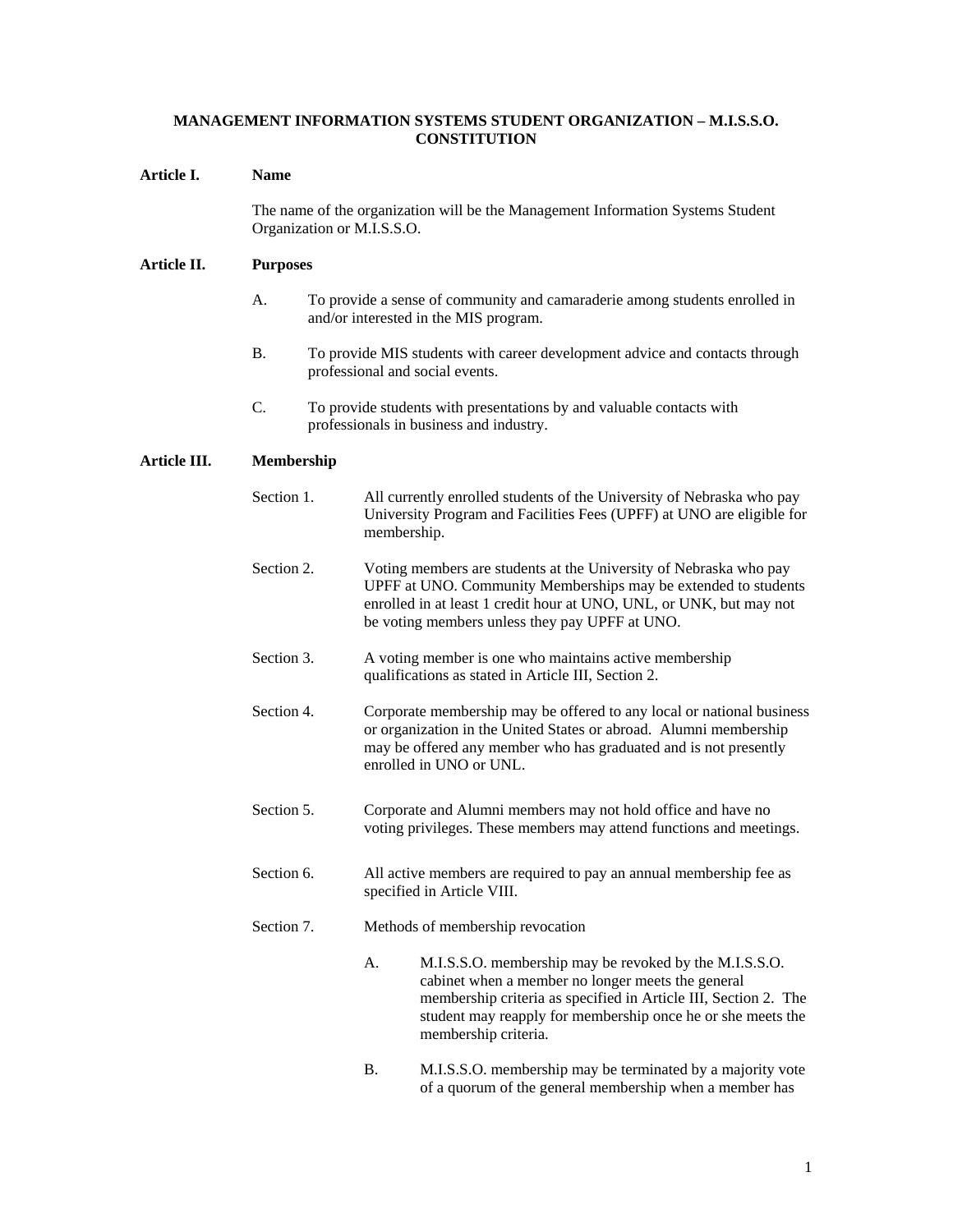displayed a flagrant disregard for the bylaws or reputation of the organization.

| Section 8. | <b>Discrimination Policy Statement</b>                                     |
|------------|----------------------------------------------------------------------------|
|            | No student shall be refused membership in this organization on the         |
|            | basis of race, creed, religion, sex, sexual orientation, gender, gender    |
|            | identity, disability, socio-economic status, national origin, or any other |
|            | protected status.                                                          |
| )fficare   |                                                                            |

### **Article IV. Officers**

Section 1. M.I.S.S.O. will consist of a cabinet made up of the President, Vice-President, Secretary, Treasurer, and Website Administrator.

### Section 2. Duties of Officers

#### A. President.

- To call and preside over all cabinet and general assembly meetings.
- To serve as an official spokesperson for M.I.S.S.O..
- To appoint committee chairs subject to majority approval by the cabinet.
- To carry out the policies and actions of the membership.
- To ensure all the vacancies of office are filled in an expeditious manner by approval of the cabinet.
- To preside over discussions in an fair manner.
- To attend and represent M.I.S.S.O. at the ISQA faculty meetings when invited by faculty.
- Must have and maintain a 2.75 cumulative GPA.
- Must have three completed semesters of MIS-related studies.
	- Must be an MIS major or minor.
- Will mediate between the Faculty Advisor and M.I.S.S.O..
- Will delegate any excess organizational demands as deemed suitable by him/her.
- Will represent the membership of M.I.S.S.O..
- B. Vice-President.
	- Assist the President in carrying out presidential duties and preside over meetings in the absence of the president.
	- Also serves as a contact person for the Chair of all standing committees.
	- Must have and maintain a 2.75 cumulative GPA.
	- Must have three completed semesters of MIS-related studies.
	- Must be an MIS major or minor.
	- Must maintain all membership records.
	- Will represent the membership of M.I.S.S.O..
- C. Treasurer.
	- To keep accurate and up to date records of the financial state of M.I.S.S.O..
	- To be responsible for the collection and distribution of M.I.S.S.O. funds, including membership fees.
	- To present a financial report within 48 hours, upon request of the President or the officers to the full M.I.S.S.O. cabinet.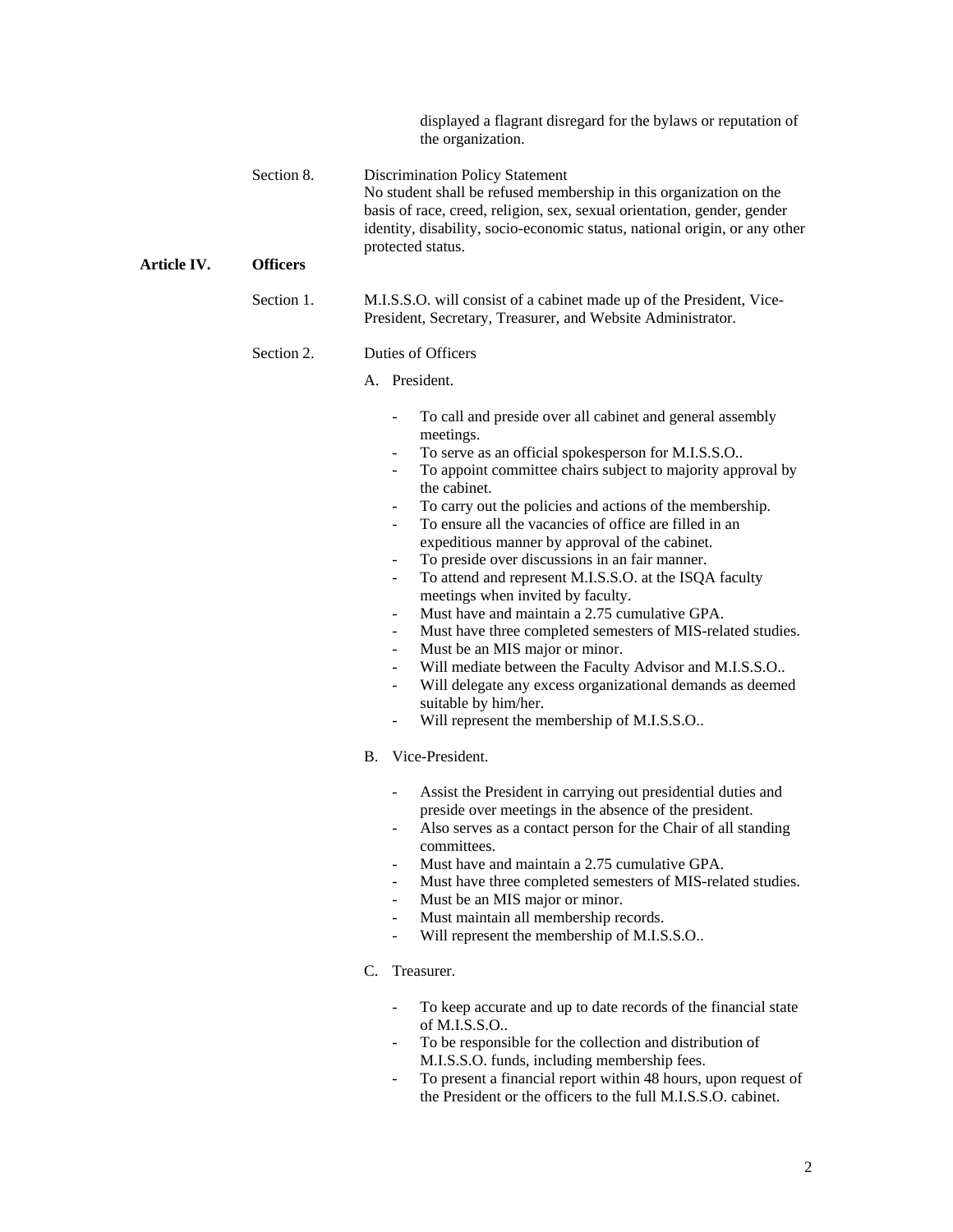- To preside over all meetings in the absence of the President and Vice-President.
- To oversee all fund-raising done by M.I.S.S.O. and receive reports from the fund-raising committee.
- Must have and maintain a 2.75 cumulative GPA.
- Must be an MIS major or minor.
- Will represent the membership of M.I.S.S.O..
- D. Secretary.
	- Maintains all written records; including but not limited to the minutes of the meetings, attendance records, and activities.
	- The Secretary will forward the minutes of all cabinet and organizational meetings to the Website Administrator within seven days of the meeting.
	- Must have and maintain a 2.75 cumulative GPA.
	- Must be an MIS major or minor.
	- Will represent the membership of M.I.S.S.O..

### E. Website Administrator.

- To maintain the M.I.S.S.O. website, which includes all contents and links.
- To develop and place graphics and text content on the website.
- To upload meeting minutes and announcements to the website within two weeks following a meeting.
- Must have and maintain a 2.75 cumulative GPA.
- Must be an MIS major or minor.
- Will represent the membership of M.I.S.S.O..

### Section 3. Elections

- A. The President, Vice-President, Secretary, Treasurer, and Website Administrator shall be elected in the final meeting of the spring semester and shall take office at the end of the semester in which they were elected.
- B. Nominations will be taken up to one week prior to the election date and posted for at least three school days.
- C. The Cabinet will appoint committee chairs after the elections.
- D. Anyone that meets the requirements as outlined in Article IV is eligible to be nominated for an office.
- E. A nominee may decline their nomination for an office to which they have been nominated before a vote is called for.
- F. There will be no absentee ballots.
- G. In order for a nominee to be elected to an office, they must receive a larger amount of votes as compared to any other single nominee running for the same office.
- H. A nominee may only run for one office during each election.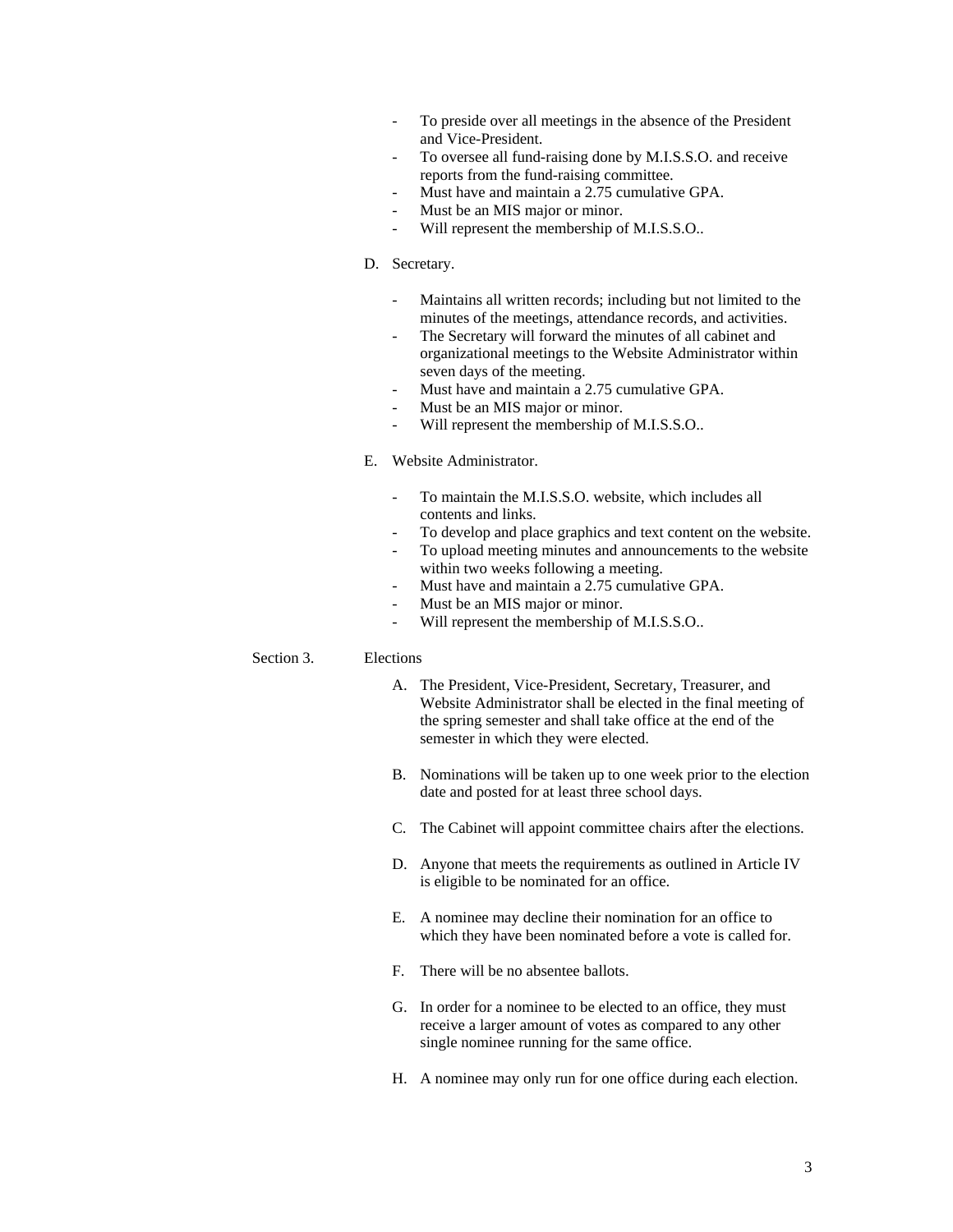|            |            | In the case of an office not being filled during formal elections<br>Ι.<br>the majority of the Cabinet may appoint a person to that<br>position.                                                                                                                                                                                                                                                                           |  |  |  |  |
|------------|------------|----------------------------------------------------------------------------------------------------------------------------------------------------------------------------------------------------------------------------------------------------------------------------------------------------------------------------------------------------------------------------------------------------------------------------|--|--|--|--|
|            |            | If there are no individuals who have been nominated for<br>J.<br>President, or elections do not meet the quorum qualifications<br>in Article VII, Section 3, then the out-going President will<br>appoint an individual who he/she feels can carry out the duties<br>of President. If there is no out-going president then the duties<br>of appointment of a President fall upon the Faculty Advisor.                      |  |  |  |  |
|            | Section 4. | Term of office                                                                                                                                                                                                                                                                                                                                                                                                             |  |  |  |  |
|            |            | All positions are for full term until the point of elections as stated in<br>Article IV, Section 3, Sub-Section A. Unless they become ineligible,<br>resign, or are removed, at which time the President may make an<br>appointment to fill the vacancy with approval by the majority of the<br>Cabinet. If the President no longer meets qualifications, the vice-<br>president shall assume the duties of the President. |  |  |  |  |
|            | Section 5. | <b>Petition and Review</b>                                                                                                                                                                                                                                                                                                                                                                                                 |  |  |  |  |
|            |            | The actions of the Cabinet or an officer may be recalled by<br>А.<br>presenting a petition containing the reason for the petition and<br>the signature of at least 5 active members to the Cabinet at a<br>Cabinet meeting.                                                                                                                                                                                                |  |  |  |  |
|            |            | В.<br>The M.I.S.S.O. Cabinet shall take up the matter within a<br>month and resolve it in a timely fashion.                                                                                                                                                                                                                                                                                                                |  |  |  |  |
| Article V. |            | <b>Organizational Structure</b>                                                                                                                                                                                                                                                                                                                                                                                            |  |  |  |  |
|            | Section 1. | The M.I.S.S.O. shall be composed of a Cabinet and a General<br>Assembly of members and committee chairs.                                                                                                                                                                                                                                                                                                                   |  |  |  |  |
|            | Section 2. | The M.I.S.S.O. cabinet shall be composed of a President, a Vice<br>President, a Secretary, a Treasurer, and a Website Administrator, as<br>described in Article IV, Section 1.                                                                                                                                                                                                                                             |  |  |  |  |
|            | Section 3. | Other standing committees:                                                                                                                                                                                                                                                                                                                                                                                                 |  |  |  |  |
|            |            | A committee, as viewed essential by the Cabinet, will be<br>А.<br>created and continue to operate until no longer needed Once<br>Cabinet deems a committee unessential, the committee will<br>cease to operate.                                                                                                                                                                                                            |  |  |  |  |

B. The Cabinet will appoint a chairperson to each committee.

# **Article VI. Faculty Advisor**

Section 1. Qualifications and method of selection

The M.I.S.S.O. members shall elect a Faculty Advisor from among the Faculty of the ISQA Department. The Department Chair of the ISQA Department at the University of Nebraska at Omaha may help M.I.S.S.O. members identify candidates for this position, based on an individual's availability and their desire to serve.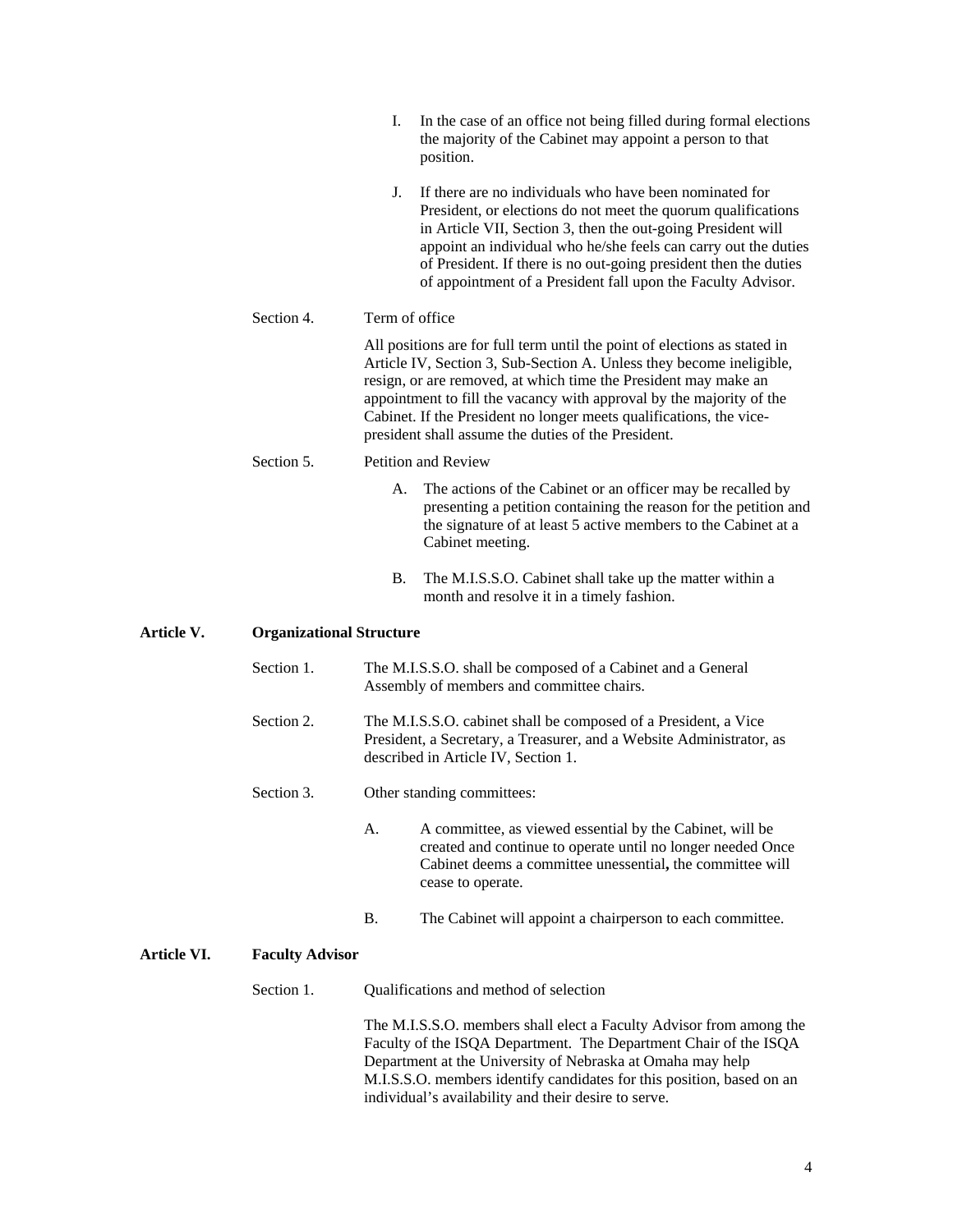### Section 2. Duties and responsibilities

- A. The Faculty Advisor will be the liaison between M.I.S.S.O. and the ISQA department.
- B. The Faculty Advisor will confer directly with the President when dealing with M.I.S.S.O. matters.
- C. The Faculty Advisor will inform the President of M.I.S.S.O. of all events, matters, and concerns dealing with M.I.S.S.O..
- D. The Faculty Advisor maintains no responsibility for M.I.S.S.O. Funds (Funds are defined in Article VIII, Section 2, Sub-Section A).

# **Article VII. Meetings and Procedures**

|               | Section 1.     | Frequency                                                                                                                                                                                                                                                                                                                                                                                                                                                                                                                                                                             |
|---------------|----------------|---------------------------------------------------------------------------------------------------------------------------------------------------------------------------------------------------------------------------------------------------------------------------------------------------------------------------------------------------------------------------------------------------------------------------------------------------------------------------------------------------------------------------------------------------------------------------------------|
|               |                | А.<br>Organizational meetings will be held as needed throughout the<br>year. Programs, seminars, and workshops will be announced<br>as information becomes available.                                                                                                                                                                                                                                                                                                                                                                                                                 |
|               |                | Β.<br>Cabinet meetings must be held once each month to discuss the<br>future plans of the organization. These meetings are open to<br>all M.I.S.S.O. members. Members should not interrupt the<br>meeting and must hold all questions until meeting has<br>concluded.                                                                                                                                                                                                                                                                                                                 |
|               | Section 2.     | Policy for Absences                                                                                                                                                                                                                                                                                                                                                                                                                                                                                                                                                                   |
|               |                | Cabinet members are expected to be at each posted Cabinet meeting. If<br>a Cabinet member misses a Cabinet meeting, he or she shall be issued a<br>written warning on first offense by the remainder of the cabinet.<br>However, if the Cabinet member has a valid excuse for the absence and<br>continues to fulfill his or her responsibilities to the organization, such<br>warning shall not be issued. If a Cabinet member misses two or more<br>Cabinet meetings without a valid excuse, they may be removed from<br>office by a majority vote of the remainder of the Cabinet. |
|               | Section 3.     | Quorum                                                                                                                                                                                                                                                                                                                                                                                                                                                                                                                                                                                |
|               |                | A quorum, being 25% of active membership for the current year, is<br>needed to be in attendance at an organizational meeting in order for any<br>formal vote to be conducted. This rule is not in affect during cabinet<br>meetings. The Cabinet will then determine a quorum.                                                                                                                                                                                                                                                                                                        |
|               | Section 4.     | All general organizational meetings and all Cabinet meetings shall<br>follow Roberts' Rules of Order. At the President's request, these<br>procedures may be deemed unnecessary, such as to accommodate<br>special events.                                                                                                                                                                                                                                                                                                                                                            |
| Article VIII. | <b>Finance</b> |                                                                                                                                                                                                                                                                                                                                                                                                                                                                                                                                                                                       |
|               | Section 1.     | Dues and membership fees                                                                                                                                                                                                                                                                                                                                                                                                                                                                                                                                                              |
|               |                | Dues have been set at \$15 (US) for a full academic year's membership<br>in the organization. Membership dues are due at the start of the fall                                                                                                                                                                                                                                                                                                                                                                                                                                        |